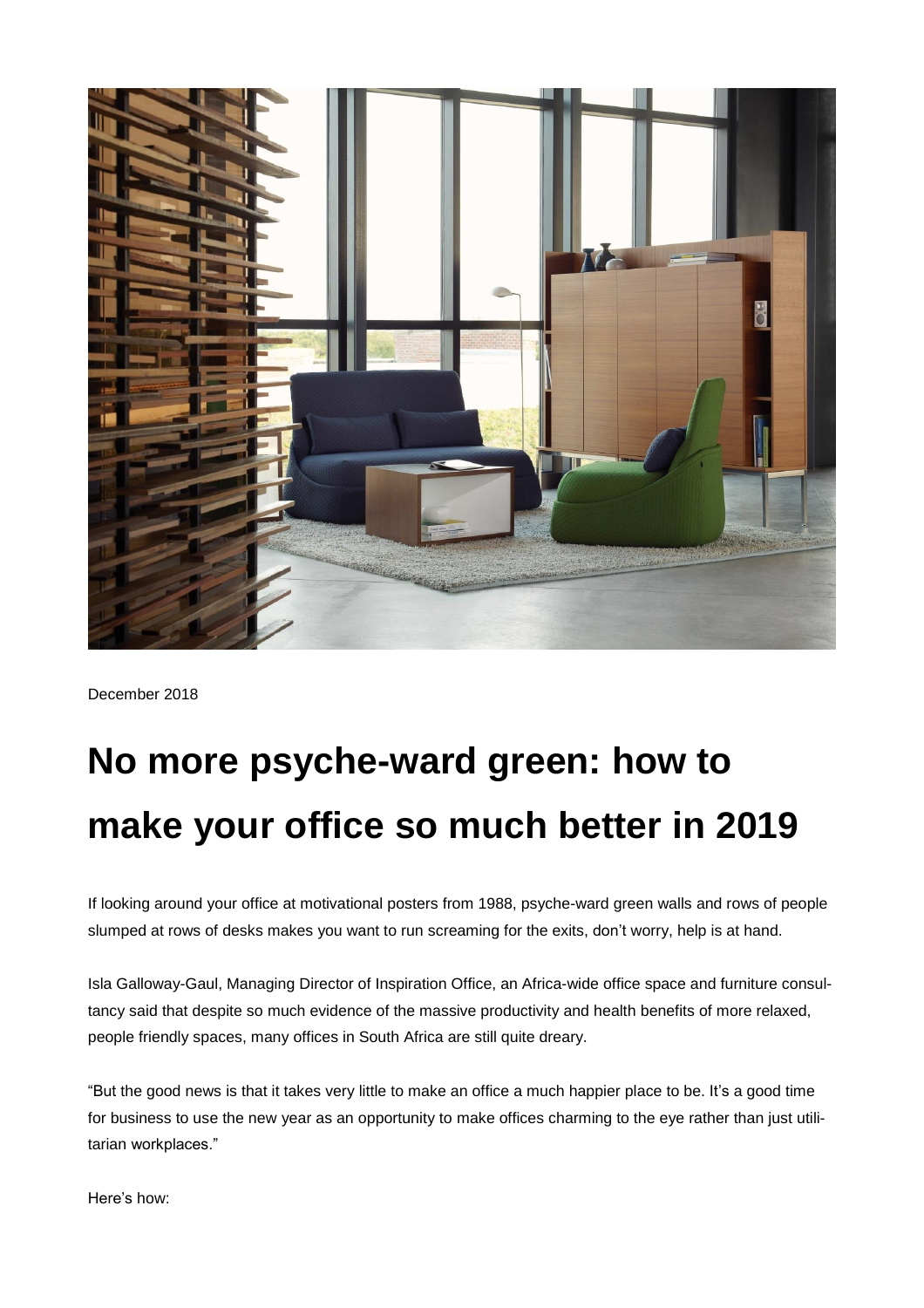### **1. Make it feel like home**

"There has been a huge movement toward the 'home away from home' style of office design called resimercial, a combination of residential and commercial design inspiration," Galloway-Gaul noted. Employees need a work space that is separate from home but that doesn't mean work can't be comfortable and welcoming. Soft seating, coffee tables, bar height tables, kitchens, TVs all help to make people feel they are in a friendly place with familiar facilities.

#### **2. Open the seating plan**

We are all familiar now with the world's biggest tech firms like Google, Amazon and Cisco Systems showing off all the super hip things they do for their employees. "Luckily you don't need billions of dollars to break out of the work place mould," said Galloway-Gaul. The lower cost concept of coworking brings an open seating plan and office structure that encourages cross-pollination of ideas, employees, and events in larger buildings. Instead of the same employees seeing each other every day, coworking spaces allow them to mingle with employees from other companies and used shared resources like gyms, canteens and conference rooms that smaller companies couldn't afford alone.

## **3. More…. oxygen…please!**

Trees, plants, and all things green not only bring some much needed vibrancy to normally bland, dull cubicles, but they bridge that gap between indoor and outdoor. "Plants not only look good and increase productivity they improve air quality and improve wellbeing. They also meet our human tendency to want to connect with nature, known as biophilia," added Galloway-Gaul.

## **4. Embrace downtime**

Bosses develop nervous ticks when you tell them employees need downtime during the work day. But they do. It's good for their brains to take a break and relax.

If you can't afford a water slide and a paintball hangar in the cafeteria, keep it simple. Said Galloway-Gaul: "Put a video game console in the break room or an old pinball machine in the lobby. Schedule theme days. It's important to have fun with it."

## **5. Hire a cutting edge architect - or plan B**

A cutting edge architect comes from Sweden, wears black framed glasses for effect, sports a honeycoloured beard and wears a plaid shirt - and charges by the minute. But plan B can be effective too. Even a few quirky adjustments to the seating arrangement, furniture and lighting can make the work-space feel cool and unique in a way that excites employees to come in each day. It also fosters creativity.

## **6. Mix things up**

While number 6 is not strictly an office improvement, it's certainly a working life improvement. "While not everyone has the freedom to work at home, everyone should be given the opportunity, at least on occasion. The relaxation and freedom it offers suits many people. And it makes the office look a little bit fresher on your return," said Galloway-Gaul.